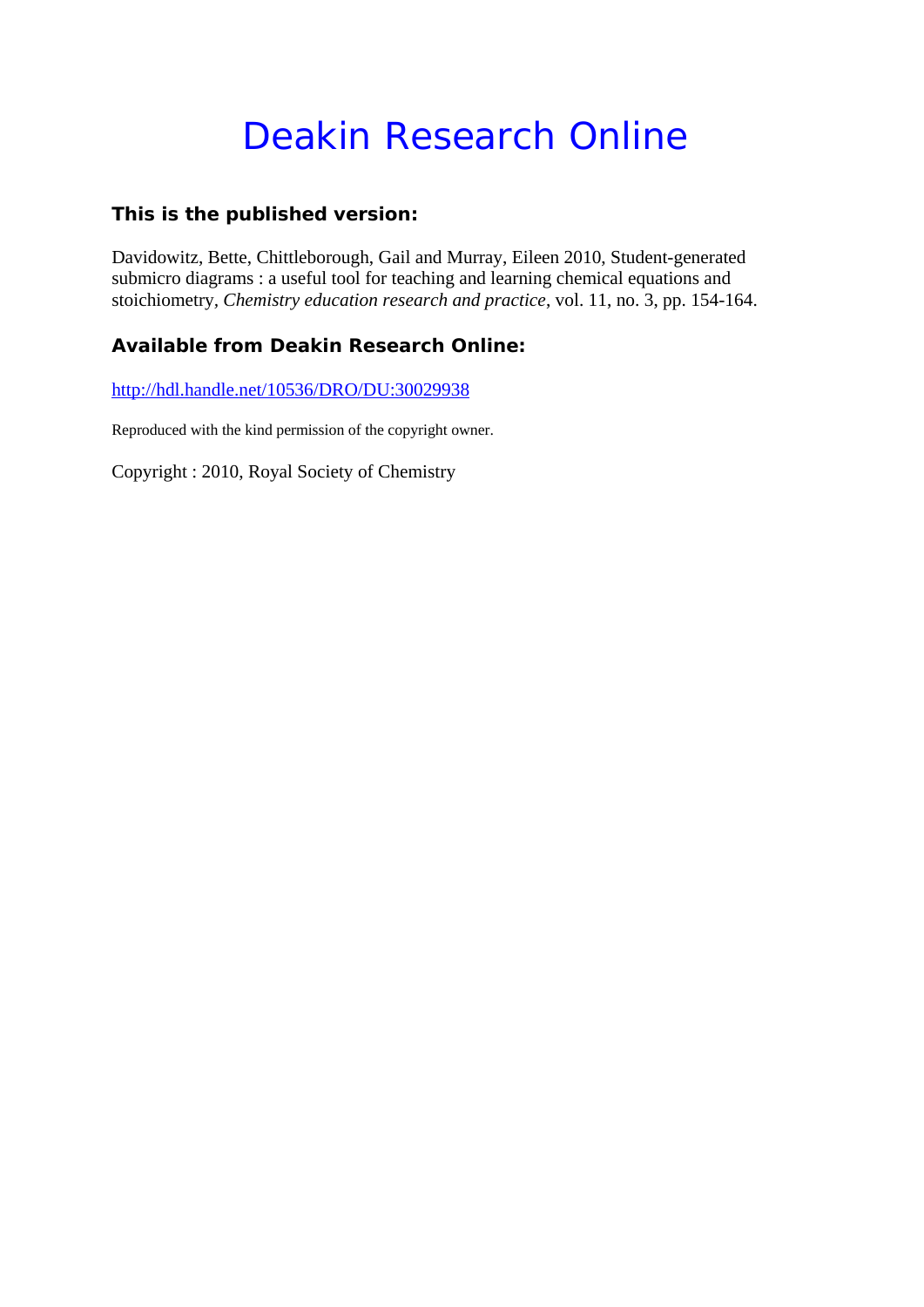# **Student-generated submicro diagrams: a useful tool for teaching and learning chemical equations and stoichiometry**

 $\mathbf{B}$ ette Davidowitz $\mathbf{a}^*$ , Gail Chittleborough $\mathbf{b}$  and Eileen Murray $\mathbf{c}$ 

*Received 13th March 2009, Accepted 8th May 2010*  **DOI: 10.1039/C005464J**

This paper reports on a pedagogical approach to the teaching of chemical equations introduced to first year university students with little previous chemical knowledge. During the instruction period students had to interpret and construct diagrams of reactions at the submicro level, and relate them to chemical equations at the symbolic level with the aim of improving their conceptual understanding of chemical equations and stoichiometry**.** Students received instruction in symbol conventions, practice through graded tutorial tasks, and feedback on their efforts over the semester. Analysis of the student responses to formative test and summative exam items over consecutive years indicates that there was a consistent improvement in the abilities of the various cohorts to answer stoichiometry questions correctly. The responses provide evidence for diagrams of the submicro level being used as tools for reasoning in solving chemical problems, to recognise misconceptions of chemical formulae and to recognise the value of using various multiple representations of chemical reactions connecting the submicro and symbolic levels of representation. The student-generated submicro diagrams serve as a visualisation tool for teaching and learning abstract concepts in solving stoichiometric problems. We argue that the use of diagrams of the submicro level provides a more complete picture of the reaction, rather than a net summary of a chemical equation, leading to a deeper conceptual understanding. RESEARCH www.se.org/corp | Chemistry Education Research and Practice<br>
Student-generated submicro diagrams: a useful tool for teaching and<br>
learning chemical equations and stoichiometry<br>
Retchend *Bublished 2004*, correct

**Keywords:** chemical equations, stoichiometry, submicroscopic diagrams, representations

#### **Introduction**

Chemical diagrams are used to represent chemical information, to help describe an idea, provide an explanation, present a visual image, to make predictions and deductions and to form hypotheses. They can be static or dynamic, two or three dimensional, or single-particle vs. multiple-particle (Chittleborough and Treagust, 2008). Diagrams of the submicro level include representations of molecular, atomic and sub-atomic particles, which may be depicted as a single atom, a particle or an array of particles. Expert chemists are able to interpret these diagrams; however, they pose a significant intellectual challenge for the novice (Johnstone, 1993; Gabel, 1999; Treagust and Chittleborough, 2001). While previous research into the difficulties of stoichiometry and chemical equations have recommended an emphasis on visual approaches using diagrams of the submicro level, the difficulties persist (Ben-Zvi *et al*., 1987; Sanger, 2005). In an attempt to help students better understand chemical equations and stoichiometry, this paper reports on an intervention programme where instruction and assessment focussed on students drawing the basic representations of the submicroscopic level of matter – including atomic, molecular and particle representations of the reactants and products. The

*E-mail: gail.chittleborough@deakin.edu.au c*

 *Chemistry Department, University of Cape Town, South Africa E-mail: [Eileen.Murray@uct.ac.za](mailto:Eileen.Murray@uct.ac.za)* 

students' resulting abilities to draw and interpret diagrams of the submicroscopic level in assessment tasks were investigated.

#### **Diagrams of the submicro level**

A descriptive tool, such as a diagram or an image, can provide the learner with a way of visualizing the concept and hence developing a mental model for the concept (Gabel, 1998). However, the diagram can also lead to misconceptions, as indicated by Ben-Zvi *et al.* (1988) by depicting a reaction at the atomic level with single particles where in reality many particles are present. The value of a diagram in making the link with an abstract concept depends on its being consistent with the learners' needs and being pitched at the learners' level of understanding (Giordan, 1991). According to Mayer (2002) students learn by active selection, organisation and integration of information from auditory and/or visual inputs. Chittleborough and Treagust (2008) reported that students with a limited background in chemical knowledge struggled to comprehend the diagrams of the submicroscopic level, which is not surprising considering their lack of familiarity with the symbolism and conventions often used without explanation in chemical diagrams.

 Johnstone's three levels of representation, namely macro, submicro and symbolic (1993) provide a useful framework for understanding and teaching chemistry. Expert chemists can easily move between the three levels, but research has shown that the submicro level presents difficulties for novice learners. For example Nurrenbern and Pickering (1987) used diagrams depicting the submicro level of chemistry, and

<sup>&</sup>lt;sup>a</sup> Chemistry Department, University of Cape Town, South Africa *E-mail: [Bette.Davidowitz@uct.ac.za](mailto:Bette.Davidowitz@uct.ac.za) b Faculty of Arts and Education, Deakin University, Australia*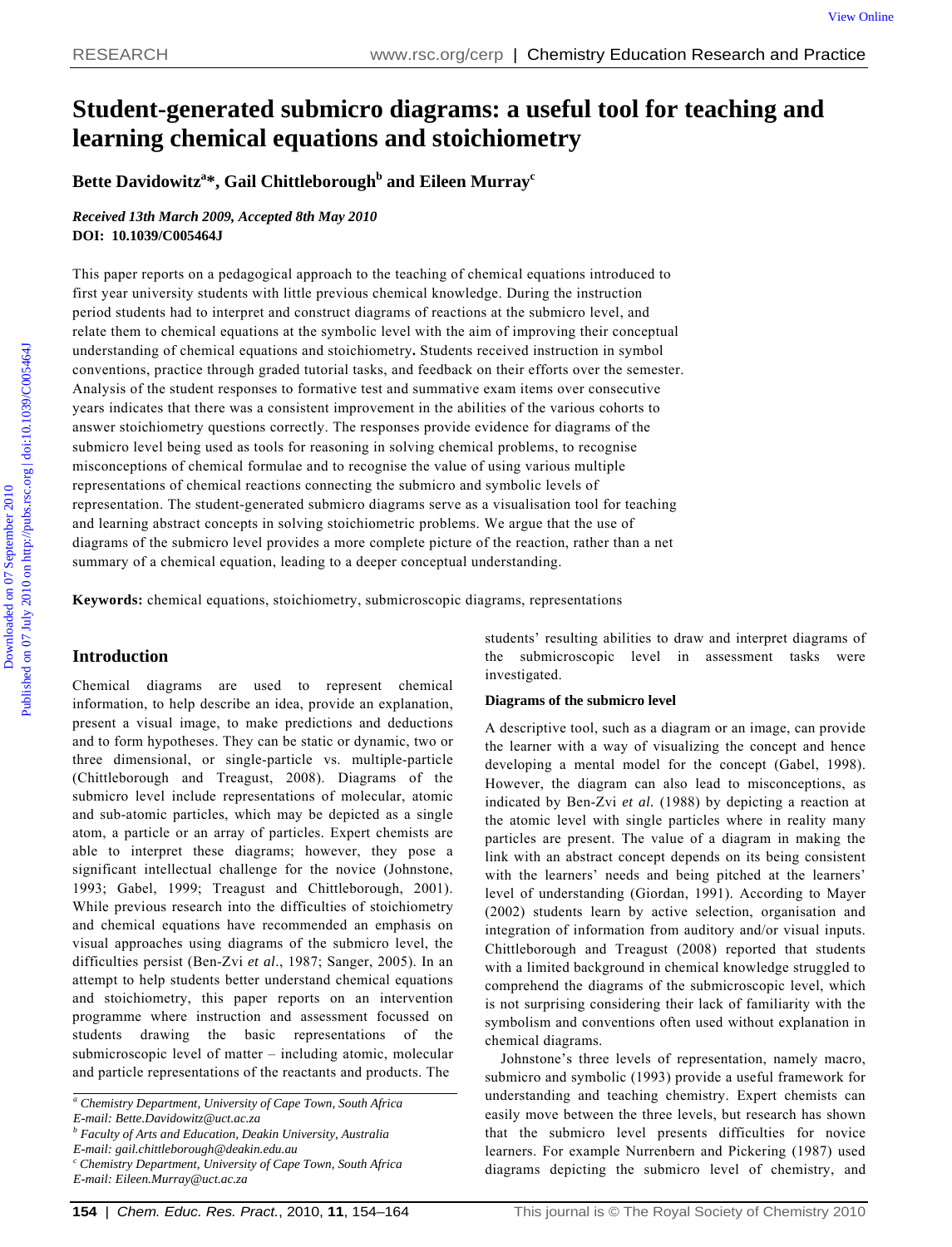

Fig. 1 Information contained in a balanced equation (from M.S. Silberberg, Chemistry: The molecular nature of matter and change, 5<sup>th</sup> ed., McGrawHill, 2009, p. 110, reproduced with permission of The McGrawHill Companies).

showed that while students could solve algorithmic chemistry problems, they had difficulties in answering conceptual problems covering the same topics. Students' ability to solve problems using algorithms without the reasoning and processing skills that demonstrate a concomitant conceptual understanding has been widely documented in the literature (Niaz and Robinson, 1992; Nakhleh *et al,* 1996; BouJaoude and Barakat, 2000; Sanger, 2005, Papaphotis and Tsaparlis, 2008). Without an understanding of the theory of the particulate nature of matter and the requisite bonding, students are often unable to predict the structure of elements and compounds, resorting to macroscopic properties and everyday expressions to predict structure (Ben Zvi *et al.*, 1988).

 Most authors of introductory chemistry text books use diagrams depicting all three levels of representation. In recent years there has been an increasing number of diagrams of the submicro level in the text, in the problem sets that appear at the end of each chapter, and in the multiple-choice test banks accompanying the text *e.g*. Silberberg (2009). Commonly, the diagrams of the submicro level show circles of different sizes and colours representing either single atoms, *e.g*. helium, or groups of atoms, *e.g*. water. While submicro diagrams in text books are almost invariably depicted in colour, diagrams drawn in black and white are usually provided with a key to assist learners to interpret them.

#### **The use of diagrams in explaining chemical equations and stoichiometry**

A chemical equation summarises the net changes occurring in a reaction, and does not show details such as the mechanism, the spectator species or the reagent in excess. Novices see balancing simple equations as the application of a set of rules, and may not make the connection between the symbolic representation of the reaction and the actual chemical transformations that are occurring (Laugier and Dumon, 2004). In addition, they may have difficulties in producing and interpreting equations due to a lack of conceptual resources (Taber and Bricheno, 2009). Ben-Zvi *et al.* (1987) analysed students' answers, including students' diagrammatic representations of the structural aspects of chemical reactions, and reported that many students were *"unable to understand correctly a simple chemical equation",* with some students holding *"wrong ideas about both the structure and the interactive nature of chemical reactions"* (p. 118).

 The chemical equation and mole concept allow chemists to interpret reactions in terms of balance sheets representing the quantities of matter. A chemical equation summarises a reaction; it does not represent the submicroscopic nature of the reacting components. Textbook authors often include diagrams containing multiple representations of the information contained in a balanced equation (Fig. 1).

 These diagrams may appear simple and obvious to the expert chemist, but for a novice they contain much unfamiliar or new information about the chemical reaction at both the submicro and symbolic levels, presented in multiple representational formats. According to Laugier and Dumon (2004) chemical explanations draw on our experiences at the macroscopic level, which are real and tangible, and then jump to the submicro level that are *"invisible chemical entities"* (p. 329) with little development or meaning given to the submicro representation. Ben Zvi *et al.* (1987) described an intervention using a textbook that intentionally emphasised models, structures and diagrams to stress the *"dynamic nature of reactions"* (p. 119) to overcome the commonly reported learning difficulties. The authors reported some improvement in the number of students being able to successfully represent the dynamic nature of the reactions. Kelly and Jones (2008) examined students' understandings of animations of the submicroscopic level and concluded that it was difficult for students to transfer their understanding of the macroscopic level to submicroscopic representations, suggesting that more guidance was needed.

 Even when students manage to manipulate the coefficients in a balanced equation, they often fail to connect the multiple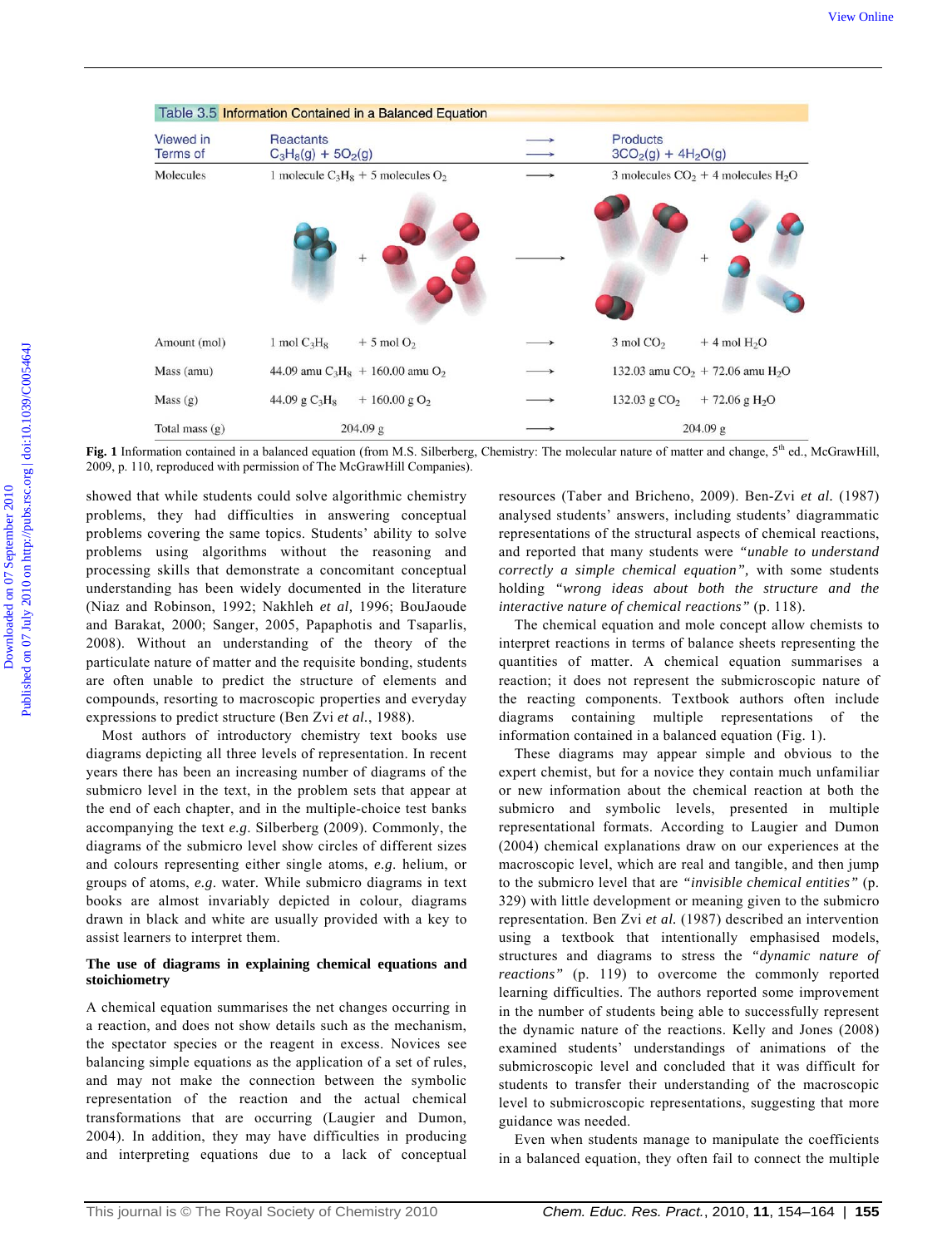views referred to above (Yarroch, 1985). In any given cohort of students there will be a vast range of abilities of students in respect of balancing an equation and understanding the implied meaning in terms of macroscopic and submicroscopic levels (Huddle and Pillay, 1996; Laugier and Dumon, 2004). Some students will have a full understanding of the different meanings of chemical symbols and coefficients, while others will simply attempt to balance the equation by trial and error. Niaz and Robinson (1992) suggest that even the trial and error method could pose difficulties for students, as it places demands on their reasoning ability as well as on their facility at handling ratios and proportions.

 The challenge in interpreting the symbols in a chemical reaction for students who may have difficulties in distinguishing the difference between coefficients and subscripts was the subject of a study by Marais and Jordaan (2000). The authors used an instrument consisting of multiple choice items to test students' abilities to interpret the common examples of symbolic notation such as  $[NO<sub>2</sub>]$  and  $2NO<sub>2</sub>$ . While 41.9% of the cohort was able to identify square brackets in  $[NO<sub>2</sub>]$  as representing the molar concentration of  $NO<sub>2</sub>$ , only 7.4% of them knew that  $2NO<sub>2</sub>$  referred to two molecules (or two moles) of  $NO<sub>2</sub>$ . The authors suggested that chemistry teachers should realise that students may have difficulties in interpreting symbols and urged them to specifically teach the symbolic understanding that all chemists use as part of their discourse. Very Online<br>
views reflered in show (Yarresh, 1985) in any given coloni<br>
or stations there will be a vest ringe of abilities of stations in<br>
the sumperimeter for abilities of stations and ambatical particular in a channic

 The chemical equation, which lies at the heart of reaction stoichiometry, has been identified as a difficult topic for learners (Hackling and Garnett, 1985; Huddle and Pillay, 1996; Fach *et al*, 2007). A thorough understanding of stoichiometry requires more than the ability to follow an algorithm (Herron, 1975; Ben-Zvi *et al*, 1988), since stoichiometric coefficients represent more than a simple mathematical method for balancing equations. Novice students may be able to use algorithms to solve problems in stoichiometry without necessarily understanding the concepts that underpin this important topic in most first-year chemistry curricula (Niaz and Robinson, 1992; Huddle and Pillay, 1996; BouJaoude and Barakat, 2000; Papaphotis and Tsaparlis, 2008).

#### **Students drawing diagrams of submicro level to represent chemical equations and solve stoichiometric problems – a pedagogical approach**

Being able to solve problems involving chemical equations and stoichiometry requires both applying rules and having an understanding of the concepts that give the rules meaning (Huddle and Pillay, 1996). The chemical equation is not the same as a diagram of the submicro level, which may include representations of molecular, atomic and sub-atomic particles. Focussing on this difference is a pedagogical approach that requires active student-centred problem-solving tasks. These can provide opportunities for students to demonstrate their understanding which may inform future teaching. Huddle and Pillay (1996) advised that:

 *"It is only when students become active and have to think that learning occurs. Construction of knowledge is a*  *process that has to be undertaken by the learner."* (p. 74).

 It is important for students to understand the information implicit in a chemical equation, since the balanced equation forms the basis of stoichiometry. Traditionally teaching of chemical equations and stoichiometry has focussed on the symbolic level of representation relying heavily on algorithms (Ault, 2001) to solve the various types of problems. Despite the increase in frequency of submicro diagrams in introductory text books, there has been little research into the use of student-generated drawings of the submicro level when teaching chemical equations and stoichiometry. Tien *et al*. (2007), for example, have adapted the 'Model-Observe-Reflect-Explore' (MORE) thinking frame to promote students' reflection and revision of personal mental models of the submicroscopic level so that they are consistent with macroscopic observations.

 The research literature indicates that students' difficulties in understanding chemical equations are sustained and consistent over a long period of time, despite the identification of pedagogical approaches that have been shown to make a difference to students' understandings (Ben-Zvi *et al.*, 1987). Airey and Linder (2009) investigating ways of knowing physics, refer to students developing the skill of using specific disciplinary representations as part of the discourse to represent their knowledge. The disciplinary discourse occurring around the use and meaning of multiple representations is seen as essential to achieve discursive fluency – explained as**:**

*"a process through which handling a mode of disciplinary discourse with respect to a given disciplinary way of knowing in a given context becomes unproblematic"* (Airey and Linder, 2009, p. 33).

A *chemical epistemology* – that is, an understanding of the knowledge of how chemical ideas are built, and an understanding of the way of knowing about chemical processes, involves developing a similar level of confidence and ease with the discipline knowledge (Chittleborough, 2004). The submicro drawings are specific disciplinary representations used with an intentional pedagogical approach to promote discourse and understanding to develop a chemical epistemology. For this study, which investigates the use of submicro diagrams to probe student difficulties with writing and balancing chemical equations and stoichiometry, students were required to interpret diagrams of the submicro level and to relate these diagrams to symbolic representations as well as construct their own diagrams. In this way the diagrams can serve as explanatory tools providing means to promote reasoning and thinking (Treagust and Harrison, 1999). The research questions being examined were:

- RQ1 How can student-generated drawings of the submicro level provide insights into their understanding of chemical equations and stoichiometry?
- RQ2 What are the common difficulties of solving chemical equations and stoichiometry problems identified from students' drawings of the submicro level?
- RQ3 What evidence is there that *drawing* diagrams can help students to reason and solve problems concerning chemical equations and stoichiometry?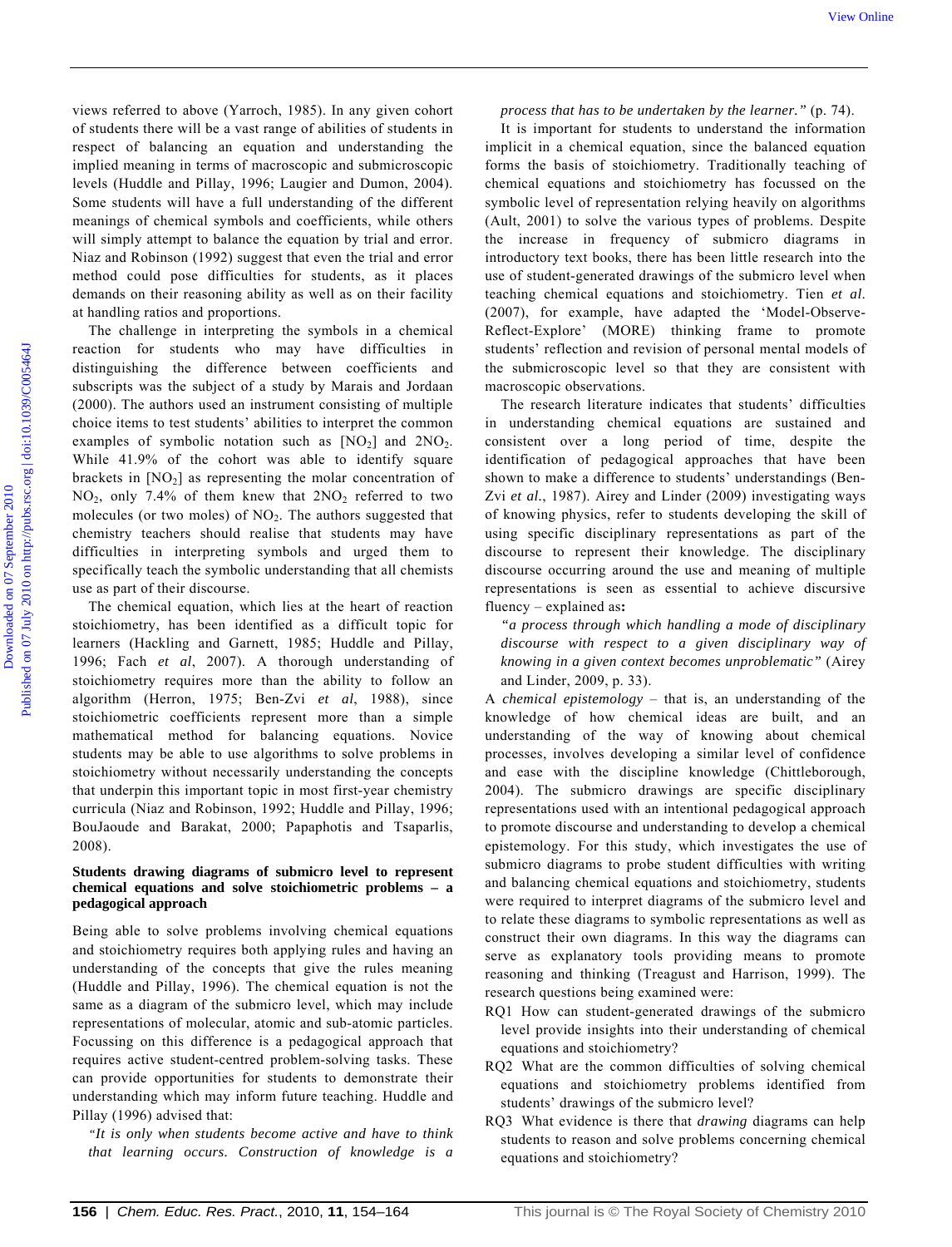**Table 1** The questions answered by various cohorts over the period of the study

| Year               | No of students | <b>Questions</b> |
|--------------------|----------------|------------------|
| 2007 test 1        | 111            | $\mathcal{P}$    |
| 2007 mid-year exam | 111            | 1 and 3          |
| 2008 test 1        | 164            | 4a               |
| 2008 mid-year exam | 164            | 4b               |
| 2009 test 1        | 117            | 5                |
| 2009 mid-year exam | 120            | 5                |

#### **Methodology**

#### **Sample**

The participants in this study were three cohorts of first-time entering students registered in the General Entry for Programmes in Science (GEPS) at a South African university. These students were from disadvantaged backgrounds and were considered to be under-prepared for tertiary study. They registered for an extended BSc programme to study science at the tertiary level, and completed their degree over 4 years instead of 3. GEPS offers an adjusted curriculum that takes into account poor preparation at school, particularly in Mathematics and Science, as well as the fact that the majority of the students do not speak English as their first language. Since these students lack a solid grounding in chemistry, the underlying philosophy of instruction is to teach the content while at the same time to model thinking and reasoning processes as well as identifying evidence, argumentations etc. There are 5 contact periods per week consisting of 3 lectures and 2 small-group tutorials. The teaching strategies were consistent across the three cohorts who were taught by the same lecturer using similar course materials. Assessment comprised 4 short class tests, a mid-year examination and a final examination. Test 1 took place after about 6 weeks of instruction, the mid-year examination after 12-13 weeks and the final examination after 24-25 weeks. Variation of the context and persistent of the context of the context of the context of the context of the context of the context of the context of the context of the context of the context of the context of the context o

#### **Teaching approach**

Submicro diagrams have been used as a teaching and learning tool in the introductory first year chemistry course since 2000, and students were given opportunities to practice drawing and interpreting them during the tutorial sessions which focused on chemical equations, stoichiometry and chemical equilibrium. For example, in one session, students were presented with samples of solutions and mixtures and asked to generate submicro diagrams of what they had observed, justifying the format of their representation with the accuracy and detail of representations being emphasised. Tasks based on submicro diagrams constituted about 25% of the problem sets for tutorials on stoichiometry and chemical equilibrium. Tutors used both submicro diagrams and symbolic representations to explore and explain the chemical reactions. Diagrams were first used in assessment in 2006, where an examination question requiring students to balance a chemical equation depicted as a submicro representation was adapted from a multiple choice format to a free response answer (Davidowitz, 2006). It was obvious from reading the students'



**Fig. 2** Diagram used with question 1

answers that many of them could not use the information given to write the balanced equation for this reaction. The most common error was a simple tally of the icons presented instead of determining the smallest whole number ratio of reactants and products. This misconception was not listed among the distracters and would not have been revealed if the question had been used in its original format. In addressing these misconceptions, the submicro diagrams, which were already an integral part of the teaching methodology of the course, were given more emphasis, and they were subsequently used regularly as an assessment tool to determine whether they could reveal any other misconceptions held by students. The current study evaluates the impact of this approach to teaching.

 Permission was sought from students to copy their answers to selected questions. This task was performed by a third party so that the responses could not be linked to a particular student. Two of the researchers constructed a coding scheme to classify the responses to the questions, arriving at the categories reported below. Where a difference arose, the category was determined by discussion and consensus. The responses to the questions were then analysed by the three researchers and comparisons made within and across cohorts allowing common misconceptions to be identified and provide evidence of the methods students used to reason and process information.

#### **Data sources**

The data consists of observations by the first author during tutorials where students engaged in tasks requiring them to interpret and generate submicro representations, and students' answers to selected questions about stoichiometry and chemical equations posed in class tests and examinations. Data were collected over three consecutive years for three different cohorts of students in GEPS. The questions were selected because they provided insight into students' understanding of chemical equations and stoichiometry. Questions 1, 2 and 3 were completed in 2007 by 111 students, questions 4a (test 1) and 4b (mid-year examination) were completed in 2008 by 164 students, and question 5 (test 1) and (mid-year examination) in 2009 by 117 students for test 1 and 120 for the mid-year examination (see Table 1).

These selected questions required students to

- convert submicro drawings into chemical equations (symbolic level); Q1, Q2, Q4b, Q5
- solve stoichiometry questions presented as submicro diagrams rather than quantities of reagents; Q2, Q5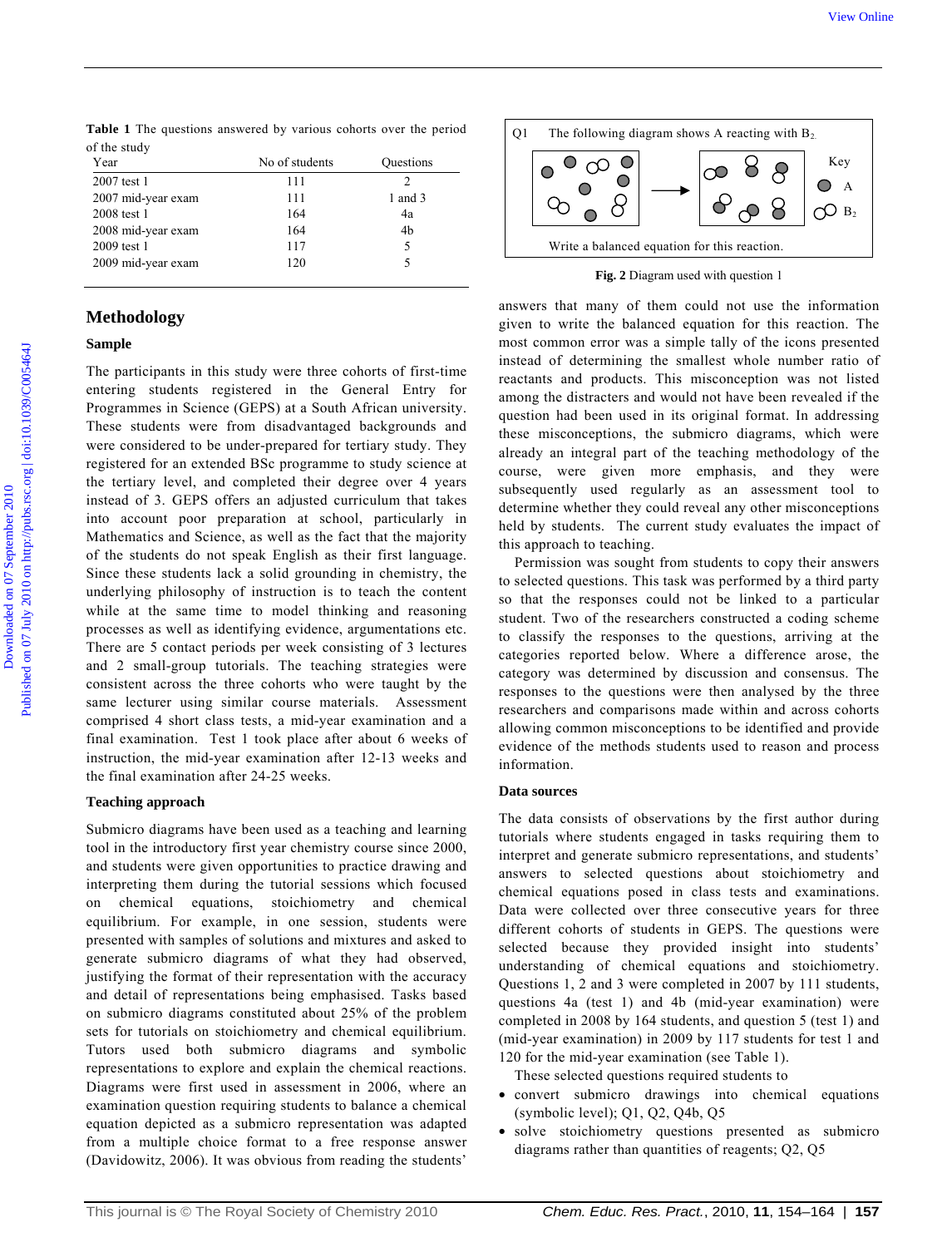

**Fig. 3** Stoichiometry problem based on a submicro diagram; question 2.

The following reaction can be used to generate hydrogen gas from methane, CH<sub>4</sub>.

 $CH_4(g) + H_2O(g) \rightarrow CO(g) + H_2(g)$ 

- a) Balance the equation for this reaction.
- b) Which is the limiting reagent when 500 g methane reacts with 1300 g water?
- c) How many grams of hydrogen can be produced in this reaction?

**Fig. 4** A typical stoichiometry problem as used in question 3.

- draw the contents of the reaction vessel at the end of the reaction as a submicro diagram; Q2, Q4a, Q4b
- solve a stoichiometry problem where an algorithm would apply; Q3, Q5

 A description of questions 1–5 follows. For question 1, students were asked to balance the equation represented as submicro particles shown in Fig. 2. While some of the questions in text books make use of diagrams to probe conceptual understanding, very few require students to construct diagrams as is required in question 2, shown in Fig. 3. This question was adapted from Brown *et al.* (2006, p. 111). To answer question 2 students had to interpret the diagram, which is a more challenging exercise than using algorithms, as required to answer question 3 (see Fig. 4).

 Both questions 4a and 4b (see Fig. 5) were based on the same submicroscopic diagram. Question 4a appeared in the first class test, which was taken after about 6 weeks of instruction, question 4b formed part of the mid-year examination, which occurred after 12 weeks of instruction.

 Question 5 (see Fig. 6) was given in test 1, and since overall performance was very poor, it was repeated in the mid-year examination with a view to evaluating any shifts in performance of this cohort.

#### **Results and analysis**

Observations during tutorial sessions and feedback from weekly meetings with tutors indicated that the majority of students were able to generate diagrams representing samples of solutions and mixtures that were made available to them. An analysis of the data revealed consistent improvement in 2008 and 2009 from the first assessment to the mid-year



- produces a gaseous product.
	- ii) Use the space provided above to draw the correct number of each molecule present in the reaction flask after the reagents have been converted into products.

**Fig. 5** Questions 4a and 4b.



- a) Write a balanced equation for the reaction.
- b) Explain which is the limiting reactant in this reaction.
- c) Calculate how many moles of product can be produced when 3 moles B<sub>2</sub> react with 5 moles AB<sub>2</sub>.
- d) Calculate how many moles of excess reactant remain after the reaction in part (c) above is complete.

#### **Fig. 6** Question 5.

assessment. Students were better able to translate the chemical representations into chemical formulae and chemical equations and vice versa, as indicated by their responses to the questions shown below after the period of instruction. The data are used to examine five aspects of teaching and solving stoichiometry problems.

- Writing a balanced equation based on a submicro drawing, (Q1, Q5a)
- A comparison of using submicro diagrams (Q2) vs. algorithmic (Q3) approaches to solving stoichiometry problems
- Using student drawings of the submicro level as evidence of their reasoning (Q2)
- Understanding the submicro level and predicting the product of a reaction may be independent of an ability to balance chemical equations (Q2d, Q4)
- Using submicro diagrams to probe students' understanding of chemical reactions and stoichiometry (Q1, Q2, Q4, Q5)

 $O<sup>3</sup>$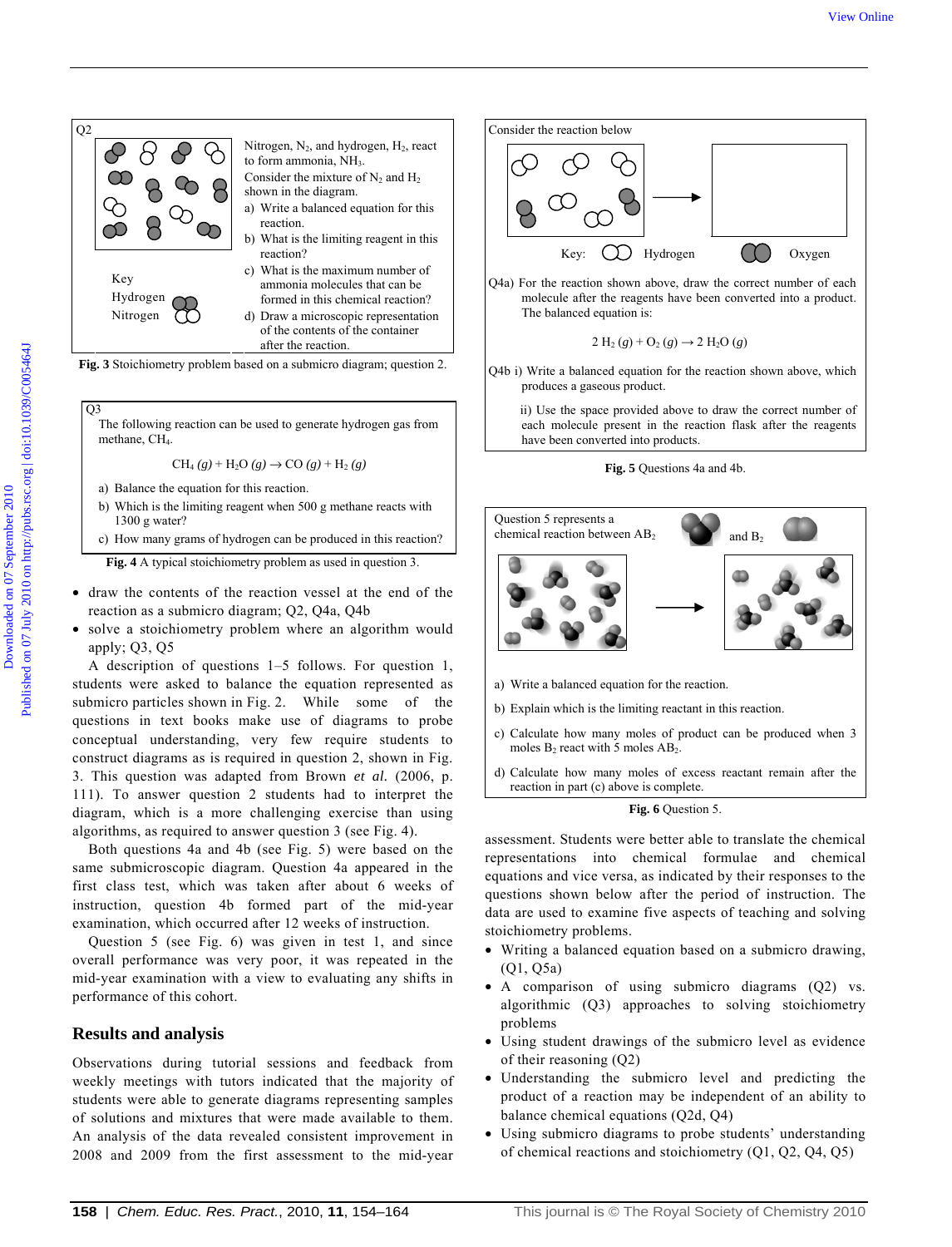| Table 2 Percentage of various responses by students to question 5 |                            |                          |                                          |                | <b>Table 3</b> Summary of responses to questions 2 and 3, $(N=111)$                                              |                                   |               |
|-------------------------------------------------------------------|----------------------------|--------------------------|------------------------------------------|----------------|------------------------------------------------------------------------------------------------------------------|-----------------------------------|---------------|
|                                                                   | $Q5$ (test 1)<br>$(N=117)$ | $O5$ (mid-<br>year exam) |                                          |                | <b>Ouestion 2</b><br>% Correct responses                                                                         | Question 3<br>% Correct responses |               |
|                                                                   |                            | $(N=120)$                | a) Balanced equation                     |                | 87.5                                                                                                             |                                   | 94.6          |
| a) Balanced equation: $2AB_2 + B_2 \rightarrow 2AB_3$             | 11.1                       | 52.5                     | b) Limiting reagent                      |                | 60.7                                                                                                             | 98.2                              |               |
| Correct equation but not lowest whole numbers                     | 4.3                        | 3.3                      | c) Amount of product                     |                | 37.5                                                                                                             | 66.7                              |               |
| $6AB_2 + 5B_2 \rightarrow 6AB_3 + 2B_2$                           | 29.9                       | 13.3                     | formed                                   |                |                                                                                                                  |                                   |               |
| $2AB_2 + 2B_2 \rightarrow 2AB_3 + B_2$                            | 7.7                        | 6.7                      |                                          |                |                                                                                                                  |                                   |               |
| Assorted incorrect responses                                      | 38.5                       | 24.2                     |                                          |                |                                                                                                                  |                                   |               |
| No answer or illegible                                            | 8.5                        | $\mathbf{0}$             |                                          |                | <b>Table 4</b> Analysis of the incorrect responses for question 2c ( $N = 111$ )                                 |                                   |               |
| b) Limiting reactant: $AB2$                                       | 76.1                       | 86.7                     |                                          |                |                                                                                                                  |                                   |               |
| Assorted incorrect responses                                      | 23.9                       | 13.3                     | Max number NH <sub>3</sub> Misconception |                |                                                                                                                  |                                   | $\frac{0}{0}$ |
| c) Moles of product produced: 5                                   | 29.9                       | 50.8                     | formed                                   |                |                                                                                                                  |                                   | 21.4          |
| Moles of product $8$ i.e. $5 + 3$                                 | 7.7                        | 2.5                      | 3<br>$\overline{c}$                      |                | See products as $N_2H_6$ instead of $2NH_3$<br>Based on co-efficient in balanced                                 |                                   | 11.6          |
| Assorted incorrect responses                                      | 41.8                       | 36.7                     |                                          | equation       |                                                                                                                  |                                   |               |
| No answer or illegible                                            | 20.5                       | 10.0                     |                                          |                | Convert moles product in balanced                                                                                |                                   |               |
| d) Moles reactant remaining: 0.5                                  | 3.4                        | 15.8                     |                                          |                | equation to number of particles - do not                                                                         |                                   |               |
| Moles remaining $2$ i.e. $5 - 3$                                  | 21.4                       | 15.8<br>57.5             | $1.20 \times 10^{24}$                    |                | understand the nature of the                                                                                     |                                   | 10.7          |
| Assorted incorrect responses                                      | 53.0<br>22.2               | 10.8                     |                                          | representation |                                                                                                                  |                                   |               |
| No answer or illegible                                            |                            |                          | 4                                        |                | Based on number nitrogen molecules                                                                               |                                   | 9.8           |
|                                                                   |                            |                          | Other values                             |                | 1, 5 or 8 molecules of $NH3$                                                                                     |                                   | 8.9           |
| The results for each question are presented, noting the           |                            |                          |                                          |                |                                                                                                                  |                                   |               |
| percentage correct responses, common misconceptions and           |                            |                          |                                          |                | questions in this study $(63\% \text{ for } Q1 \text{ and } 52.5\% \text{ for } Q5a \text{ at }$                 |                                   |               |
| links to previous research. The common difficulties are           |                            |                          |                                          |                | mid-year) could be related to the intentional use of submicro                                                    |                                   |               |
| identified from students' drawings.                               |                            |                          |                                          |                | drawings in the teaching, which may be impacting on                                                              |                                   |               |
| Writing a balanced equation based on a submicro drawing,          |                            |                          |                                          |                | students' understanding of the submicro drawings. A fair                                                         |                                   |               |
| $(Q1$ and $Q5a)$                                                  |                            |                          |                                          |                | proportion of both the 2007 and 2009 cohorts literally<br>translated the submicro representation of the chemical |                                   |               |
| The 111 students of the 2007 cohort, after 12 weeks of            |                            |                          |                                          |                | reaction into an equation (22% for Q1; 29.9% and 13.3% for                                                       |                                   |               |
| instruction were presented with a chemical equation in the        |                            |                          |                                          |                | Q5a). These findings compare favourably with 38% of similar                                                      |                                   |               |
| form of a submicro diagram, Q1, Fig. 2. They were asked to        |                            |                          |                                          |                | responses reported by Sanger (2005) revealing a common lack                                                      |                                   |               |
| balance the equation shown in the figure. In order to answer      |                            |                          |                                          |                | of appreciation of the accepted conventions in writing                                                           |                                   |               |
|                                                                   |                            |                          |                                          |                |                                                                                                                  |                                   |               |
| this question students had to identify the product as AB and      |                            |                          | chemical equations.                      |                |                                                                                                                  |                                   |               |
| realise that a balanced equation is always written using the      |                            |                          |                                          |                | The results for question 5 are presented in Table 2; correct                                                     |                                   |               |
| mollect whole numbers ratios for resetants and products. The      |                            |                          |                                          |                | enewore are shown in hold type                                                                                   |                                   |               |

#### **Writing a balanced equation based on a submicro drawing, (Q1 and Q5a)**

The 111 students of the 2007 cohort, after 12 weeks of instruction were presented with a chemical equation in the form of a submicro diagram, Q1, Fig. 2. They were asked to balance the equation shown in the figure. In order to answer this question students had to identify the product as AB and realise that a balanced equation is always written using the smallest whole numbers ratios for reactants and products. The analysis of the student responses indicate that 63% were able to write an appropriate balanced equation, 22% translated the diagram directly into a chemical equation  $[6A + 3B_2 \rightarrow 6AB]$ without converting to the smallest whole numbers ratios,  $6\%$ failed to identify the product of this reaction as AB and the remaining 9% made errors involving the stoichiometry of the reaction.

 Question 5a, which was answered by the 2009 cohort, is more challenging than question 1, since the diagram depicting the reaction includes the reagent in excess. The analysis of the student responses to question 5a (Table 2) indicate that 11.1% were able to write an appropriate balanced equation in test 1 whereas this increased to 52.5% in the mid-year exam. Around 4% of students in both tests (4.3% in test 1 and 3.3% in mid-year test) were able to generate the correct equation, but failed to convert the coefficients to the smallest whole numbers. 29.9% translated the diagram directly into a chemical equation  $[6AB_2 + 5B_2 \rightarrow 6AB_3 + 2B_2]$  which includes the reagent in excess; this was reduced to 13.3% by the mid-year exam.

 For similar questions Sanger (2005) reported only 15% correct, and Devetak *et al*. (2004) reported only 1.6% correct answers. The high number of correct responses to the

|                                | Question 2<br>% Correct responses | Question 3<br>% Correct responses |
|--------------------------------|-----------------------------------|-----------------------------------|
| a) Balanced equation           | 87.5                              | 94.6                              |
| b) Limiting reagent            | 60.7                              | 98.2                              |
| c) Amount of product<br>formed | 37.5                              | 66.7                              |

**Table 4** Analysis of the incorrect responses for question 2c ( $N = 111$ )

| Max number NH <sub>3</sub> Misconception<br>formed |                                                                                                                                 | $\frac{0}{0}$ |
|----------------------------------------------------|---------------------------------------------------------------------------------------------------------------------------------|---------------|
| 3                                                  | See products as $N_2H_6$ instead of $2NH_3$                                                                                     | 21.4          |
|                                                    | Based on co-efficient in balanced<br>equation                                                                                   | 11.6          |
| $1.20 \times 10^{24}$                              | Convert moles product in balanced<br>equation to number of particles – do not<br>understand the nature of the<br>representation | 10.7          |
| 4                                                  | Based on number nitrogen molecules                                                                                              | 9.8           |
| Other values                                       | 1, 5 or 8 molecules of $NH3$                                                                                                    | 8.9           |

 The results for question 5 are presented in Table 2; correct answers are shown in bold type.

#### **A comparison of student responses to stoichiometry problems: submicro diagrams (Q2) vs. algorithmic (Q3)**

Table 3 presents a comparison of the correct responses for the two questions answered by the 2007 cohort, showing that the algorithmic approach produced better results. While most students could write a balanced equation for the reactions, the incorrect responses to these questions reveal misconceptions in balancing equations and stoichiometry. For example, in question 3c there was a range of incorrect strategies used to calculate the amount of product formed. These included:

- mass based on number of moles of product formed if all the water reacts  $(5\%)$ ,
- using 1.008 g mol<sup>-1</sup> as the molar mass for hydrogen (5%),
- multiplying the molar mass of hydrogen by 3, the coefficient in the balanced equation (2%),
- a range of arithmetic errors  $(21.3\%)$ .

 For question 2b students were not asked to explain their answer, thus there is no way of probing why a substantial number of them were not able to identify hydrogen as the limiting reagent. For question 2c, over 60% of students misinterpreted the meaning of coefficients, molecules and moles; the range of incorrect responses is shown in Table 4.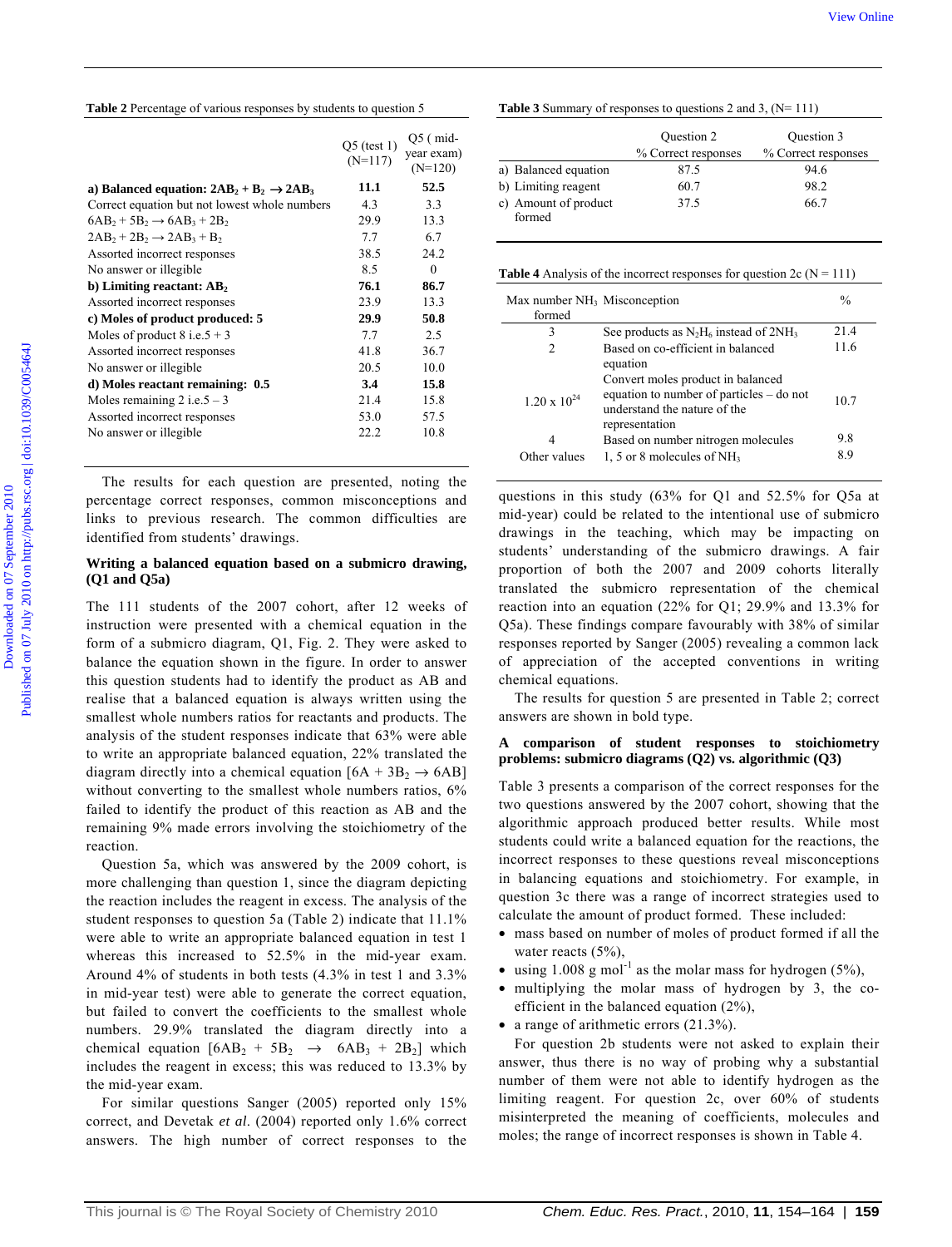

**Fig. 7** Students' representations of the product of the reaction for question 2d.

 An interpretation of a submicro drawing was required to answer question 2 correctly, while for question 3 students were required to perform a calculation. The results in Table 3 indicate that the students performed better on the quantitative responses.

#### **Using student drawings of the submicro level as evidence for reasoning (Q2)**

Question 2d required students to draw a submicroscopic representation of the contents of the container after the reaction. Just over a quarter of the cohort (26.8%) was able to draw a correct representation of the reaction mixture, namely ammonia and the agent in excess. Almost a fifth of students (18.8%) drew a suitable submicro representation of the product molecules, but did not include the reagent in excess. About one third of the responses contained a wide variety of incorrect submicro representations. These included 19% of students who drew diagrams containing representations consistent with the total number of particles in the product,  $N_2H_6$ . Two commonly occurring examples are shown in Fig. 7. For the students who drew  $N_2H_6$  as their answer to question 2d, their response to question 2c was three molecules of ammonia, in all but one case showing a consistency in their misconceptions relating to the meaning of the co-efficient in a balanced equation.

 The representations in Fig. 7 are similar to an example noted by Yarroch (1985) who investigated students' understanding of balancing chemical equations. His results showed that while all the students were able to balance the four chemical equations presented to them, 42% of them could not construct submicro diagrams consistent with the symbolic representation of the balanced equation. In a later study on mole ratios and limiting reagents, Wood and Breyfogle (2006) also noted that the most common error in items similar to question 2 was the choice of representations which grouped molecules together into one molecule.

 An interesting feature of some of the students' responses to question 2d was the use of lines to link elements in the submicro drawing (Fig. 8). For example in Fig. 8a, by annotating the diagram, the student would have identified the reagent in excess,  $N_2$ , since it is not linked to any other entity. Approximately one third of the cohort (39 students) drew links of some type between the reagents provided in the drawing for question 2. Of these, 18 students drew the correct products even if the linkages were not accurate, for example Fig. 8b, while the rest of the students made some attempt to draw links between reactants but the diagram of the product was not correct depicting either  $N_2H_6$  (9 students) or three NH3 molecules instead of six (1 student). The remainder of



**Fig. 8** Students' annotations of the submicro drawing for question 2d.

**Table 5** Analysis of responses and representative submicro diagrams for question 4a



the diagrams with links contained a wide variety of unique responses. These student-annotated drawings provide insight into the reasoning and problem-solving strategies used to answer the questions.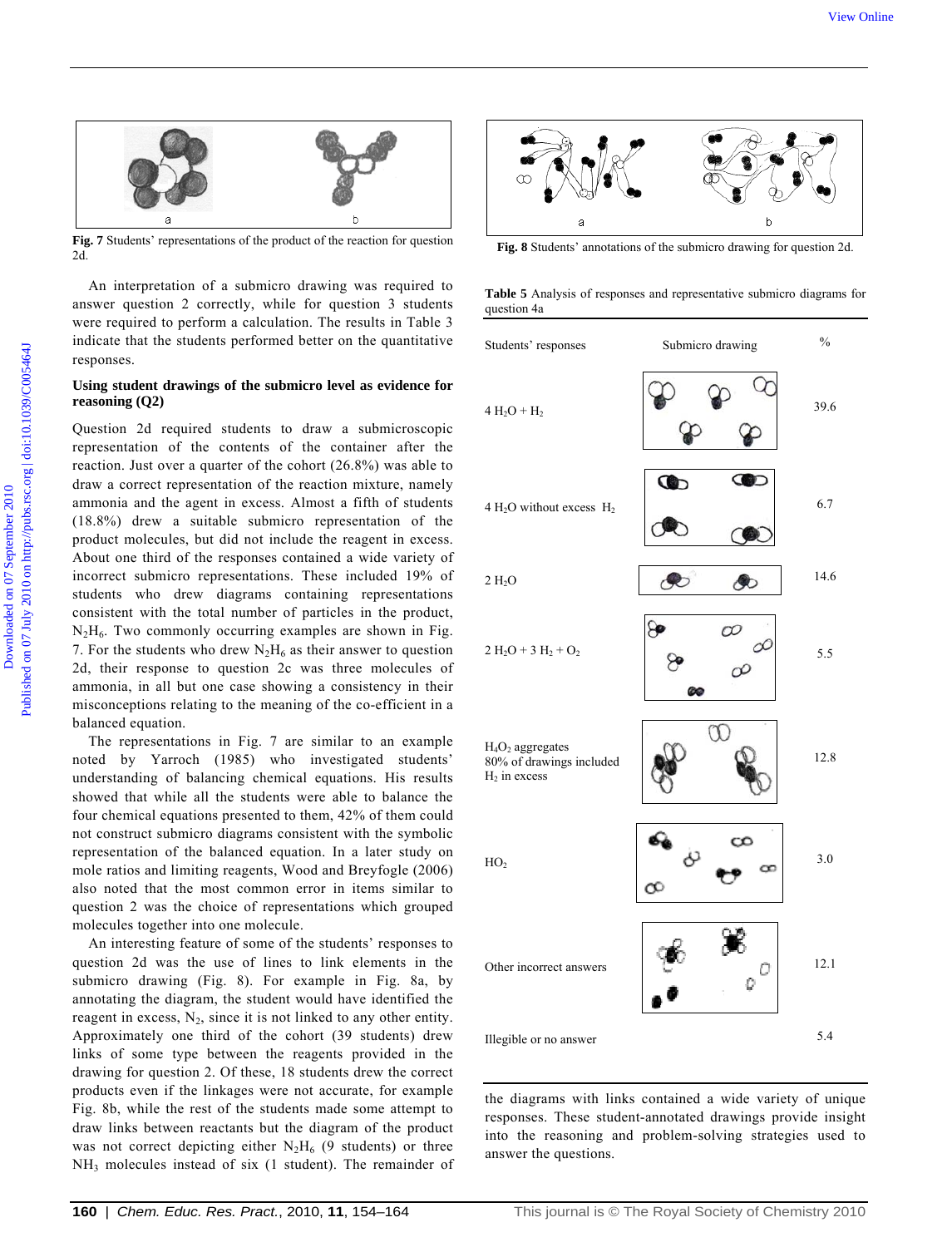**Table 6** Comparison of responses to questions 2 and 4

| Submicro drawings of products                                       | O <sub>2</sub> | O4a           | O4b           |
|---------------------------------------------------------------------|----------------|---------------|---------------|
|                                                                     | $N = 111$      | $N = 164$     | $N = 164$     |
|                                                                     | $\frac{0}{0}$  | $\frac{0}{0}$ | $\frac{0}{0}$ |
| Correct drawings                                                    | 46.5           | 46.3          | 67.0          |
| $N_2H_6$ or $H_4O_2$                                                | 214            | 12.8          | 4.3           |
| $2NH_3$ or $2H_2O$ (based on coefficients<br>in balanced equations) | 11.6           | 20.1          | 6.1           |

#### **Understanding the submicro level and predicting the product of a reaction may be independent of an ability to balance chemical equations (Q2 and Q4)**

Both questions 2d and 4a required students to draw the contents of the container once the reaction has been completed. Analysis of students' drawings from their responses to question 2 shows that 26.8% of them were able to construct the correct diagram. 19.7% could draw the products of the reaction, but omitted to include the reagent in excess. A detailed analysis of students' drawings from their responses to question 4a is shown in Table 5; about 40% of students were able to construct the correct diagram. A further 6.7% could draw the products of the reaction, but omitted to include the reagent in excess. There was a variety of incorrect responses, including two which were similar to the responses for question 2. About one fifth of the students drew only the number of product molecules corresponding with the coefficient in the balanced equation,  $2H<sub>2</sub>O$ ,  $(14.6\% + 5.5\%)$ while other diagrams contained drawings of aggregates such as  $H_4O_2$  (12.8%).

 When analysing the students' drawings of the contents of the container after the reactions depicted in questions 2 and 4, we considered them to be correct even if the students omitted to draw the reagent in excess. Questions 4a and 4b were essentially the same with respect to depicting the product of a reaction. A comparison of some of the responses to questions 2 and 4 are shown in Table 6.

 The percentage of students able to construct a correct drawing of the product for question 4a (46.3%) is similar to that of the 2007 cohort who correctly answered question 2d (46.5%). Two commonly occurring misconceptions were inferred from students' drawings for both the 2007, and 2008 cohorts, namely conceptualising the products of a reaction as aggregates *e.g.*  $N_2H_6$  or  $H_4O_2$ , as well as drawing only the number of products based on the coefficient in the balanced equation. Students conceptualising products as aggregates would arrive at the correct answer if they were solving a numerical problem such as question 3, thus student-generated diagrams allow insight into this particular misconception. It is pleasing to note that there was an improvement in students' understanding of stoichiometry as measured by their responses to question 4b where the number of correct drawings of the product of the reaction increased while the number of students holding misconceptions has decreased.

| Table 7 Summary of the students' responses to questions 2 and 5 |  |
|-----------------------------------------------------------------|--|
|-----------------------------------------------------------------|--|

| Section of question         | Question 2<br>$%$ Correct<br>responses |        | Question 5<br>% Correct responses |
|-----------------------------|----------------------------------------|--------|-----------------------------------|
|                             | Test 1                                 | Test 1 | Mid-year                          |
| b) Limiting reagent         | 60.7                                   | 76.1   | 86.7                              |
| c) Amount of product formed | 37.5                                   | 29.9   | 50.8                              |
| d) Moles reactant remaining | N/A                                    | 3.4    | 15.8                              |

#### **Using submicro diagrams to probe students' understanding of chemical equations and stoichiometry, Q1, Q2, Q4 and Q5**

When considering students' responses to questions posed for each cohort, it is not surprising that the number of correct responses to questions requiring balancing of equations is dependent on the amount of scaffolding that is provided. For the algorithmic question 3a, which is heavily scaffolded, 94.6% of students gave the correct answer. In question 2a, with moderate scaffolding, where the students have to construct the equation given the reactants and products, there was a correct response rate of 87.5%. In question 1, little scaffolding was provided, with students interpreting the submicro diagram and converting the data into the symbolic in the form of an equation, 63.1% of students gave the correct answer. No scaffolding was provided in questions 4b and 5a where students were given only a diagram of the reacting species and were asked to generate the balanced equation. For question 4b, 67% of students could draw a correct diagram (submicro level) but only 48% could produce a correct equation. Similarly for question 5a, where the reaction was depicted as a submicro diagram, just over half the 2009 cohort was able to derive the correct balanced equation by mid-year. Submicro diagrams can also reveal student difficulties with stoichiometry which formed part of questions 2 and 5, see Table 7. View Orleans of Computer of represents operations 2.60<br>
Solution the property of the stationary of the stationary of the stationary of the stationary of the stationary of the stationary of the stationary of the stationary

 Identifying the limiting reagent was not a major stumbling block for the 2009 cohort, as shown by the high number of correct responses to question 5, namely 76.1 % in test 1 and 86.7 % in the mid-year test. The majority of students in the 2007 and 2009 cohorts were able to explain how they identified the limiting reagent, which implies that the ability to do so does not depend on being able to balance the chemical equation for the reaction. In order to answer questions 2c and 5c students have to understand the meaning of the coefficients of the balanced equation, and how these relate to the amounts of substance available for the reaction. About one third of the cohort was successful in answering this question in test 1 of 2007 and 2009 respectively. By the time the students wrote the mid-year examination in 2009 there was an improvement in performance with half of students able to determine the amount of product formed in the reaction. One of the misconceptions noted for question 5c was simply to add the number of moles of reactants (7.7% for test 1 and 2.5% for mid-year test).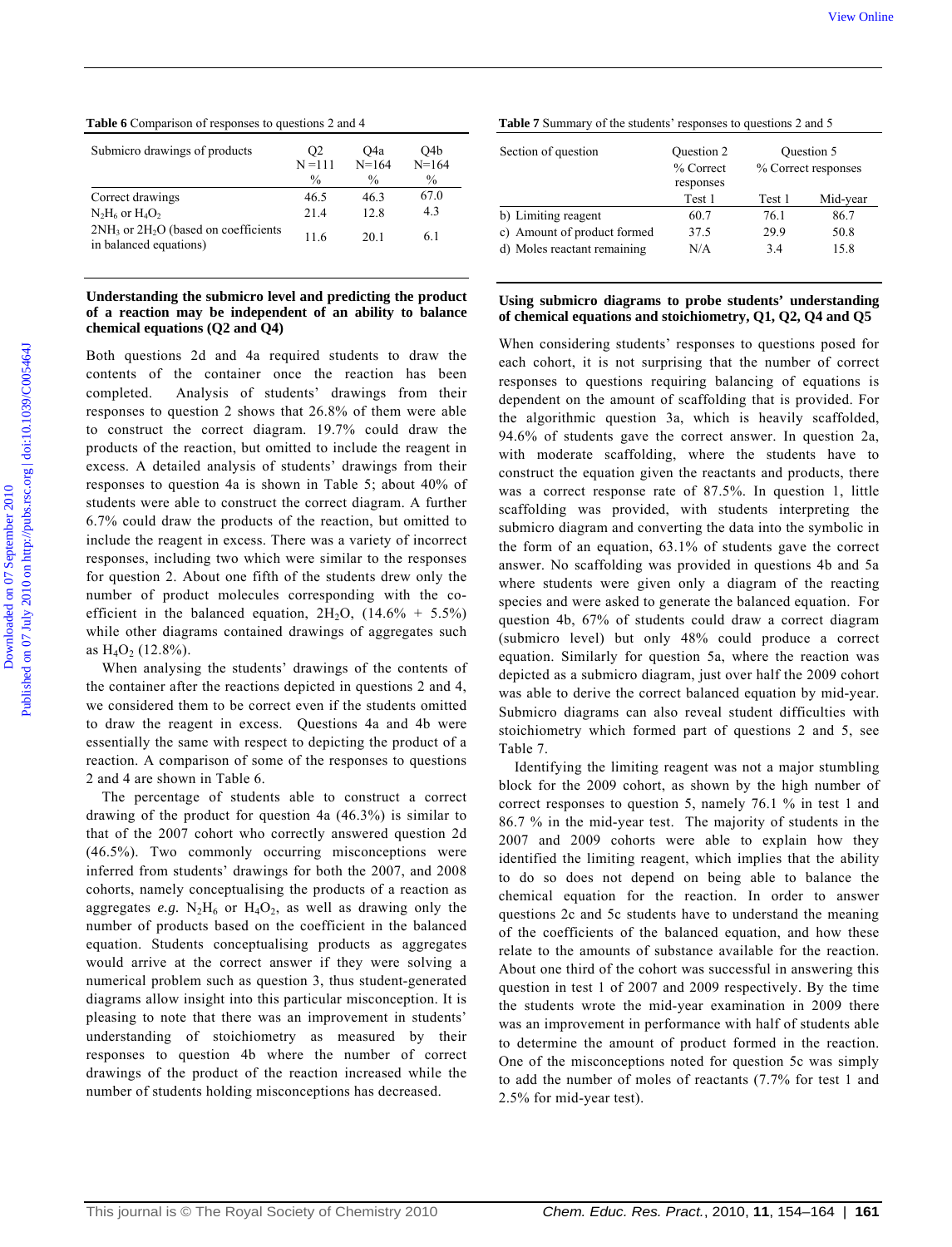|  |  |  | <b>Table 8</b> A summary of responses to questions $1-5$ |  |
|--|--|--|----------------------------------------------------------|--|
|--|--|--|----------------------------------------------------------|--|

| N                    | Cohort                | Q              | Submicro drawing<br>provided                                                                                                                                                                                                                                                                                                                                                            | $%$ correct<br>drawings | Symbolic                                                                                                                                                                                                                                                                                                                                                                      | % correct balanced<br>equations |
|----------------------|-----------------------|----------------|-----------------------------------------------------------------------------------------------------------------------------------------------------------------------------------------------------------------------------------------------------------------------------------------------------------------------------------------------------------------------------------------|-------------------------|-------------------------------------------------------------------------------------------------------------------------------------------------------------------------------------------------------------------------------------------------------------------------------------------------------------------------------------------------------------------------------|---------------------------------|
| 111                  | 2007 Test 1           | $\overline{c}$ | Representation of<br>reactants only                                                                                                                                                                                                                                                                                                                                                     | 46.5                    | Students generate balanced equation given<br>formulae of reactants and products                                                                                                                                                                                                                                                                                               | 87.5                            |
| 111                  | 2007 Mid-year<br>exam | 3              | N/A                                                                                                                                                                                                                                                                                                                                                                                     | N/A                     | Students generate balanced equation given<br>formulae of reactants and products                                                                                                                                                                                                                                                                                               | 94.6                            |
| 111                  | 2007 Mid-year<br>exam | 1              | Representation of<br>reactants and products                                                                                                                                                                                                                                                                                                                                             | N/A                     | Students generate balanced equation given<br>formulae of reactants and products                                                                                                                                                                                                                                                                                               | 63.1                            |
| 164                  | 2008 Test 1           | 4a             | Representation of<br>reactants only                                                                                                                                                                                                                                                                                                                                                     | 46.3                    | Balanced equation given                                                                                                                                                                                                                                                                                                                                                       | N/A                             |
| 164                  | 2008 Mid-year<br>exam | 4b             | Representation of<br>reactants only                                                                                                                                                                                                                                                                                                                                                     | 67.0                    | No formulae of reactants or products given                                                                                                                                                                                                                                                                                                                                    | 48.1                            |
| 117                  | 2009 Test 1           | 5              | Representation of<br>reactants and products                                                                                                                                                                                                                                                                                                                                             | N/A                     | Students generate balanced equation given<br>formulae of reactants and products                                                                                                                                                                                                                                                                                               | 11.1                            |
| 120                  | 2009 Mid-year<br>exam | 5              | Representation of<br>reactants and products                                                                                                                                                                                                                                                                                                                                             | N/A                     | Students generate balanced equation given<br>formulae of reactants and products                                                                                                                                                                                                                                                                                               | 52.5                            |
| O1<br>$Q2 + 4$<br>Q5 |                       |                | Submicro diagram of reactants only and one of the reagents is in excess<br>Submicro diagrams of reactants and products, one reagent in excess                                                                                                                                                                                                                                           |                         | Submicro diagram of reagents and products, no reagent in excess, amounts of reactants in same ratio as balanced equation.                                                                                                                                                                                                                                                     |                                 |
|                      |                       |                | Students' ability to determine the amount of reagent in<br>excess (Q5d) is very poor. A significant percentage resorted<br>simply to subtracting the number of moles of reactants (21.4%<br>for test 1 and 15.8% for mid-year test). For both questions 5c<br>and 5d students appeared to believe that for a chemical<br>reaction to occur, the reactants must be present in the ratios |                         | the reacting species and products as required to answer<br>questions 2a (where the product was named) and 3a. The<br>formation of ammonia from hydrogen and nitrogen is part of<br>the secondary school chemistry curriculum, thus familiarity<br>may account for the high percentage of balanced equations for<br>question 2a. Students were also able to interpret submicro |                                 |
|                      |                       |                | represented by the balanced chemical equation. The same<br>cohort of students achieved an average mark of 83% for a<br>stoichiometry question in the final examination at the end of                                                                                                                                                                                                    |                         | diagrams to construct the balanced equation required for<br>answering question 1. Interpretation of question 1 is not as<br>conceptually demanding as questions 2, 4 and 5, as all the                                                                                                                                                                                        |                                 |
|                      |                       |                | the course, which required them to perform calculations<br>similar to questions 5c and 5d. This confirms previous                                                                                                                                                                                                                                                                       |                         | reagents are converted into products. These results suggest<br>that allowing students to engage with the material using                                                                                                                                                                                                                                                       |                                 |
|                      |                       |                | findings in the literature that students are able to solve<br>problems using algorithms without the reasoning and<br>processing skills that demonstrate a concomitant conceptual                                                                                                                                                                                                        |                         | multiple representations, as recommended by Johnstone<br>(1993) and Devetak et al. (2004), has been instrumental in the<br>improved performance of students relative to the studies                                                                                                                                                                                           |                                 |
|                      |                       |                |                                                                                                                                                                                                                                                                                                                                                                                         |                         |                                                                                                                                                                                                                                                                                                                                                                               |                                 |

 Students' ability to determine the amount of reagent in excess (Q5d) is very poor. A significant percentage resorted simply to subtracting the number of moles of reactants (21.4% for test 1 and 15.8% for mid-year test). For both questions 5c and 5d students appeared to believe that for a chemical reaction to occur, the reactants must be present in the ratios represented by the balanced chemical equation. The same cohort of students achieved an average mark of 83% for a stoichiometry question in the final examination at the end of the course, which required them to perform calculations similar to questions 5c and 5d. This confirms previous findings in the literature that students are able to solve problems using algorithms without the reasoning and processing skills that demonstrate a concomitant conceptual understanding (Nakhleh *et al*, 1996; Papaphotis and Tsaparlis, 2008).

From these results we can draw some conclusions:

- Students' ability to complete the questions on chemical equations is dependent on the degree of scaffolding provided.
- Students' abilities to interpret and construct diagrams of the submicro level are, in some cases, independent of their ability to balance chemical equations.
- Being able to predict the correct product of a reaction may be independent of the ability to balance the equation for that reaction.

 While scaffolding can take various forms, having students construct diagrams of the submicro level can be a significant tool for learning basic concepts. For these cohorts, of whom many do not have English as their first language, the diagrams may be especially helpful.

#### **Discussion**

Students' responses to the five questions allow us to probe their understanding of chemical equations and stoichiometry. The main findings for the five questions showing comparisons where relevant are summarised in Table 8.

 The findings from this study show that most students were proficient at balancing simple equations when presented with

the reacting species and products as required to answer questions 2a (where the product was named) and 3a. The formation of ammonia from hydrogen and nitrogen is part of the secondary school chemistry curriculum, thus familiarity may account for the high percentage of balanced equations for question 2a. Students were also able to interpret submicro diagrams to construct the balanced equation required for answering question 1. Interpretation of question 1 is not as conceptually demanding as questions 2, 4 and 5, as all the reagents are converted into products. These results suggest that allowing students to engage with the material using multiple representations, as recommended by Johnstone (1993) and Devetak *et al.* (2004), has been instrumental in the improved performance of students relative to the studies reported by other researchers (Mullford and Robinson, 2002; Sanger, 2005; Wood and Breyfogle, 2006). These researchers used submicro diagrams in a multiple choice format to probe understanding of aspects of balancing equations and stoichiometry where the answer choices provided could have acted as prompts for students. Without the prompts provided in multiple choice format students are reliant on their own understanding to formulate a response (Davidowitz, 2006). Having students generate their own diagrams of the products of a chemical reaction provides insights into their understanding of chemical reactions and stoichiometry. Less than half the 2008 cohort was able to write a balanced equation for question 4b, the formation of water. It would appear that it is more difficult for students to construct the balanced equation for a reaction when presented only with a submicro diagram depicting the reactants and no prompting about the products formed as given for the formation of ammonia in question 2a in 2007.

 A comparison of the responses to questions 2, 3 and 5 shows that students can solve problems according to algorithms (Q3 b and c), but interpreting diagrams poses a much greater conceptual challenge (Q2 b and c, Q5b-d). The ability to use algorithms successfully without necessarily understanding the concepts that underpin them has been observed by other researchers (Niaz and Robinson, 1992;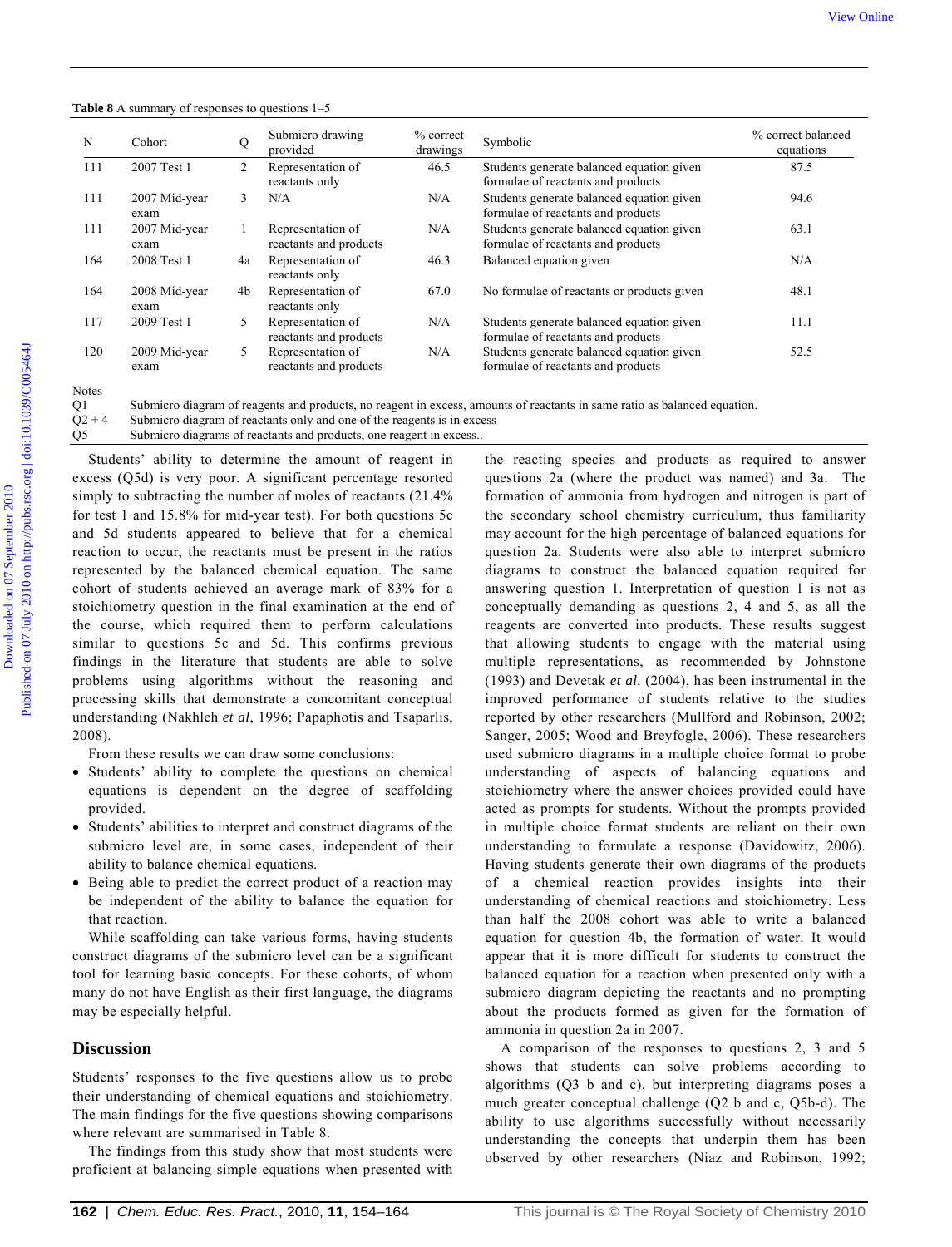BouJaoude and Barakat, 2000; Sanger, 2005; Papaphotis and Tsaparlis, 2008). Student-generated diagrams allow teachers an understanding of the ideas that students hold around equations and stoichiometry; these would not be evident by asking them to solve numerical problems where they can simply apply an algorithm. The submicro diagrams provide a mechanism for answering the second research question namely to identify specific misconceptions that students hold around the topic of stoichiometry. The two occurring most commonly in both cohorts relate to the balanced equation, which is the key to solving all problems in stoichiometry. Students conceptualise the products as aggregates of atoms; this misconception allows them to arrive at the correct answer to problems they can solve using an algorithmic approach. The second misconception noted is the confusion between the coefficients of the balanced equation and the amount of product which could be formed in a given reaction, questions 2 and 4. Students were asked to draw correct number of each molecule present once all the reagents have been converted to products. After about 6 weeks of instruction, a significant number of students in each cohort (11.6% in 2007, and 21.1% in 2008) simply drew the number of molecules corresponding to the co-efficient in the relevant balanced equation for questions 2 and 4a respectively. Vew Online<br>
Texturals, 2000; Surger, 2005; Puppelvis and **Conclusions and implications for teaching**<br>
Texturals, 2008) Sources agencies and sixted and any are solved as the set of the desired on the set of the set of the s

 The data suggest that students need time to appropriate submicro diagrams as shown by the improvement in performance in questions involving submicro diagrams during 2008. For question 4a, 46.3% of students were able to draw the correct products of the reaction, while for question 4b, the percentage of correct answers increased to 67% despite the fact that students were also asked to write a balanced equation for the reaction. The responses to question 4b, see Table 6, show a decrease in the frequency of misconceptions around the products of the reaction. For this particular cohort the only intervention that could have led to an improvement in performance was extensive feedback after the first class test (Q4a) and more exposure to submicroscopic diagrams in teaching and assessment. It is a matter of concern that by midyear 22.6% of students were still not able to construct a simple chemical equation, nor could they draw the products of a reaction. It takes time to assimilate concepts, thus teachers should be cautious of having unrealistic expectation of students. They would do well to heed the words of Laugier and Dumon (2004):

*"The chemical equation enables them (pupils) to relate what is happening in the bulk situation with the underlying atomic and molecular changes. To do this requires a large measure of abstraction. We would be deceiving ourselves if we believed that pupils would be able to accomplish, without difficulty, an intellectual process, which took centuries for scientists to construct."* (p. 327)

 Analysis of the submicro diagrams reveal examples where students have drawn lines indicating how the reagents combine to yield new products, see Figure 8. While these did not always provide the correct answer, they do show how students are attempting to process the information presented to them, and might be a worthwhile strategy for a teacher to implement.

#### **Conclusions and implications for teaching**

The findings from this study show that submicro diagrams are a valuable teaching tool for introductory topics in first year chemistry, since the summary of findings in Table 8 show that students performed much better than in studies using similar questions reported in the literature (Mullford and Robinson, 2002; Sanger, 2005; Wood and Breyfogle, 2006). To some degree the results reinforce previous research (Niaz and Robinson, 1992; BouJaoude and Barakat, 2000; Sanger, 2005; Papaphotis and Tsaparlis, 2008), which showed that students cope more easily if they are able to use an algorithm to solve problems (such as question 3) rather than having to construct their own interpretation of chemical reactions and stoichiometry required to answer questions 2, 4 and 5. The student-generated drawings of the submicro level also demonstrate that some students find it difficult to make the link the submicro and symbolic levels of representation.

#### **Implications for teaching**

While students commonly encounter submicroscopic representations in texts, animations and in teaching, their understanding of the submicroscopic representations (Kelly and Jones, 2008) and the ability to draw accurate representations to explain or respond to questions has been shown to be less than satisfactory for many students in this study. Problems that require students to construct diagrams of the submicro level require a higher order of thinking than using algorithms, which can be achieved through a recipe driven approach. Students should be exposed to multiple representations including submicro diagrams, as suggested by Chandrasegaran *et al*. (2009), as well as physical models, since these may enable students to make links between the submicro and symbolic levels allowing them to fully interpret the information implied in a chemical equation. Structural formulae, *e.g*. Lewis structures, are very common in first year chemistry. In addition, in organic chemistry students are expected to be able to convert from molecular to structural formulae; as well as being able to switch between line drawings, extended structures and diagrams showing the tetrahedral nature of compounds containing carbon atoms. It is therefore surprising that student-generated drawings of the submicro level are not used routinely as a teaching tool rather than simply as illustrations in text books and questions at the end of chapters.

 The pedagogical significance of students generating their own drawings, and using them to facilitate a negotiated meaning is consistent with a student-centred approach to learning (Kozma, 2003). Many examples of the use of submicro diagrams are centred on interpretation rather than having students construct their own diagrams. While this study has focussed on students' understanding of chemical equations and stoichiometry, the use of submicro diagrams as a teaching tool has a wider application for other topics such as gas laws, chemical equilibrium, acids and bases, as submicro diagrams depicting these topics are appearing more frequently in first year text books. In addition, it has allowed the researchers to probe students' understanding of chemical equations and stoichiometry and exposed alternative